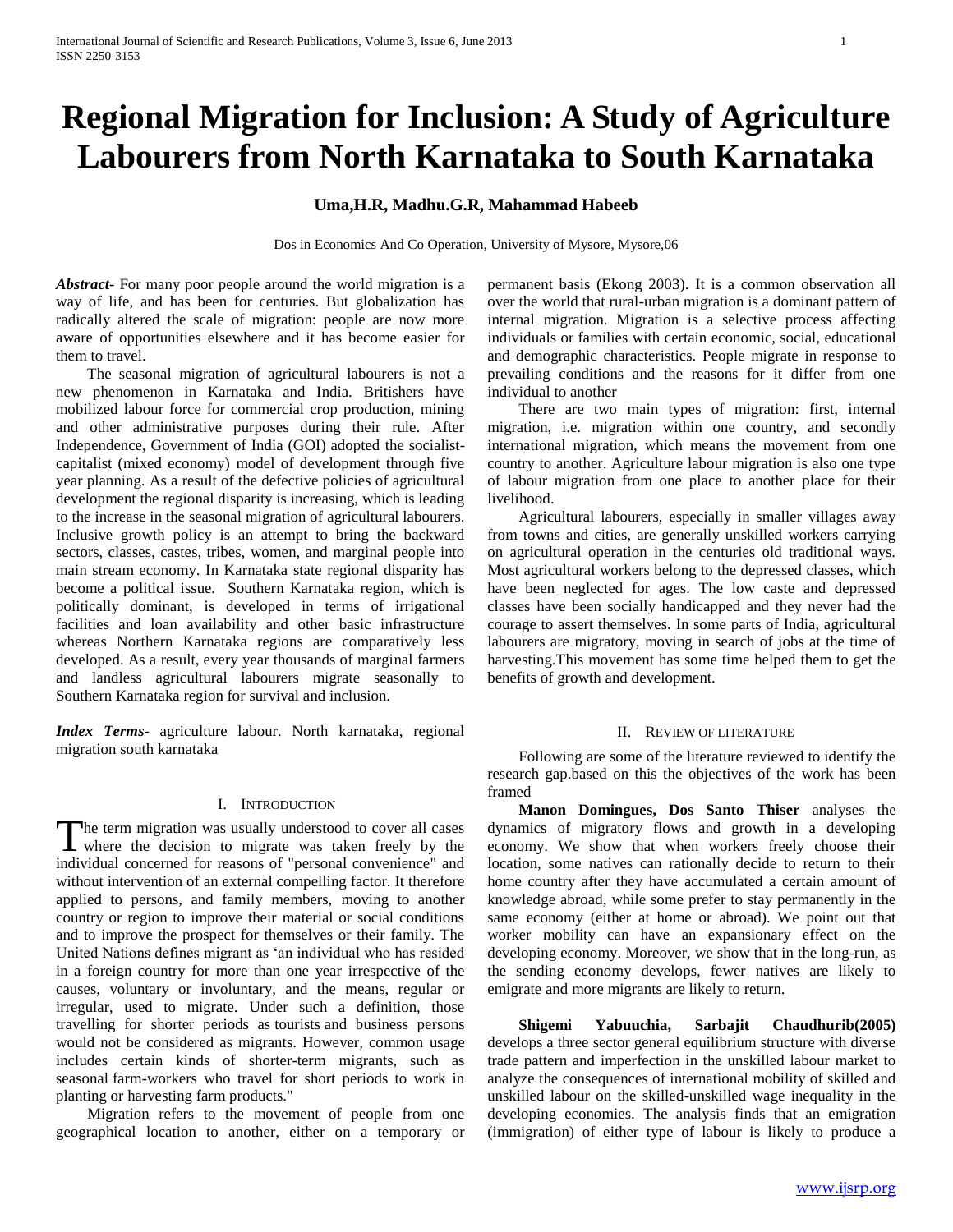favorable effect on the wage inequality. In particular, the result of emigration (immigration) of skilled labour on the relative wage inequality is counterintuitive. These results have important policy implications for an overpopulated developing country like India

 **Manolo I. Abella (2005)** while the growth of trade may have substituted for potential movements of labour, its overall impact has been to stimulate economic growth and employment, and social and demographic changes which in turn create shortages of labour. As the regional economy continues to expand at a rapid pace, pressures will increase for importing foreign labour to do jobs that national workers no longer want.

 **The World Bank's (2006)** Global Economic Prospects Report asserts that "migration should not be viewed as a substitute for economic development in the country of origin [as ultimately] development depends on sound domestic economic policies."

 **Naresh Kumar and A.S. Sidhu (2005)** attempt to identify the push and pull factors which influence workers' inter-state migration, on the basis of perceptions of workers. A sample of 200 workers drawn from 25 brick-kilns located in three districts of Punjab were interviewed. This study found that industrial development, better job opportunities and comparatively higher wages in Punjab have emerged as the most important pull factors which motivate labour to migrate. But lack of development, inadequate agricultural land and poor economic conditions of family forced laborers to migrate out of its native place. The study further found that economic factors have emerged more significant as compared to non-economic factors in the process of migration. Study recommends that in view of the slow absorption rate in the urban industrial sector, the labour migration should be regulated. Concrete plans and their effective implementation are necessary in order to reach the people.

#### **Research gap:**

 Migration is one of the common trends in these days. In the same way agriculture labour migration is also common in these days. Agriculture labourer face so many problems in his living condition and these problems push him from his native place and migrate to other places where he get good employment and income opportunity. In Karnataka there is lot of disparities between North and South Karnataka and the drought is more prevalent in North which has led to the migration of agricultural labourers from north to south Karnataka in search of jobs. This study focuses on this type of migrant labourers who have migrated from north Karnataka to south Karnataka for employment in construction fields, and tries to prove that this type of migration of the marginalized section has helped in their inclusive growth.

# **Objectives:**

The main objectives of this paper are

- 1) To study the socioeconomic conditions of the migrant labourers, before and after the migration.
- 2) To identify whether migration has led to inclusive growth taking into consideration the income and education level as well as caste background of these people.

#### **Hypotheses:**

 $H<sub>o</sub>$ =there is no change in labourers income after the migration.

 $H_1$  = there is a significant change in income after the migration.

#### **Methodology**:

 Details regarding the socio-economic conditions of the selected laborers are based on the information collected through interview schedule.100 respondents are selected from different construction fields in Mysore. Primary data collected from the respondents with the help of questionnaire. SPSS package is use for data analysis. Paired T test method was used to analyze wage differences before and after migration. Excel is used for tabulation and construction of Chart .The analysis of the socioeconomic background of the selected seasonal migrant laborers has helped to explain the situational factors at the place of origin which make them to migrate. The specific focus of the paper is to understand the socio-economic background of migrant labourers and it is well pronounced by this study that the social and economic exclusion in the native is the main reason for agricultural labour migration.

**Table .1 .Age of the labourers**

| Age          | Frequency | percent |
|--------------|-----------|---------|
| $11-20$      | 13        | 13.0    |
| 21-30        | 32        | 32.0    |
| $31-40$      | 35        | 35.0    |
| $41 - 50$    | 20        | 20.0    |
| <b>TOTAL</b> | 100       | 100.0   |

 Table 1 has classified these labourers on the basis of age. As shown in the table it is middle age group which is showing more inclination towards migration to improve their economic status.32% of labourers are 21-30 age group, 35%of labourers are 31-40 age group and other remaining part fall in low and higher age group. It is clear from the table that the migration is very pronounced in the highly productive age group ie 20-40 years

| Tavic.2. Maic and Feman Kauly. |    |            |  |  |  |
|--------------------------------|----|------------|--|--|--|
| <b>FREQUENCY</b><br>GENDER     |    | PERCENTAGE |  |  |  |
| FEMALE                         | 32 | 32.0       |  |  |  |

MALE 68 68.0 TOTAL 100 100

**Table.2. Male and Female Ratio.**

 The data has been classified on the basis of gender also. And it is men who are more migratory in this group. And the 32% of female population is normally the dependent wife who follows husband to his working place. In most of the cases they are also joining the hands of their husbands to improve the family income and they expressed their willingness to work in an alien place than in their native.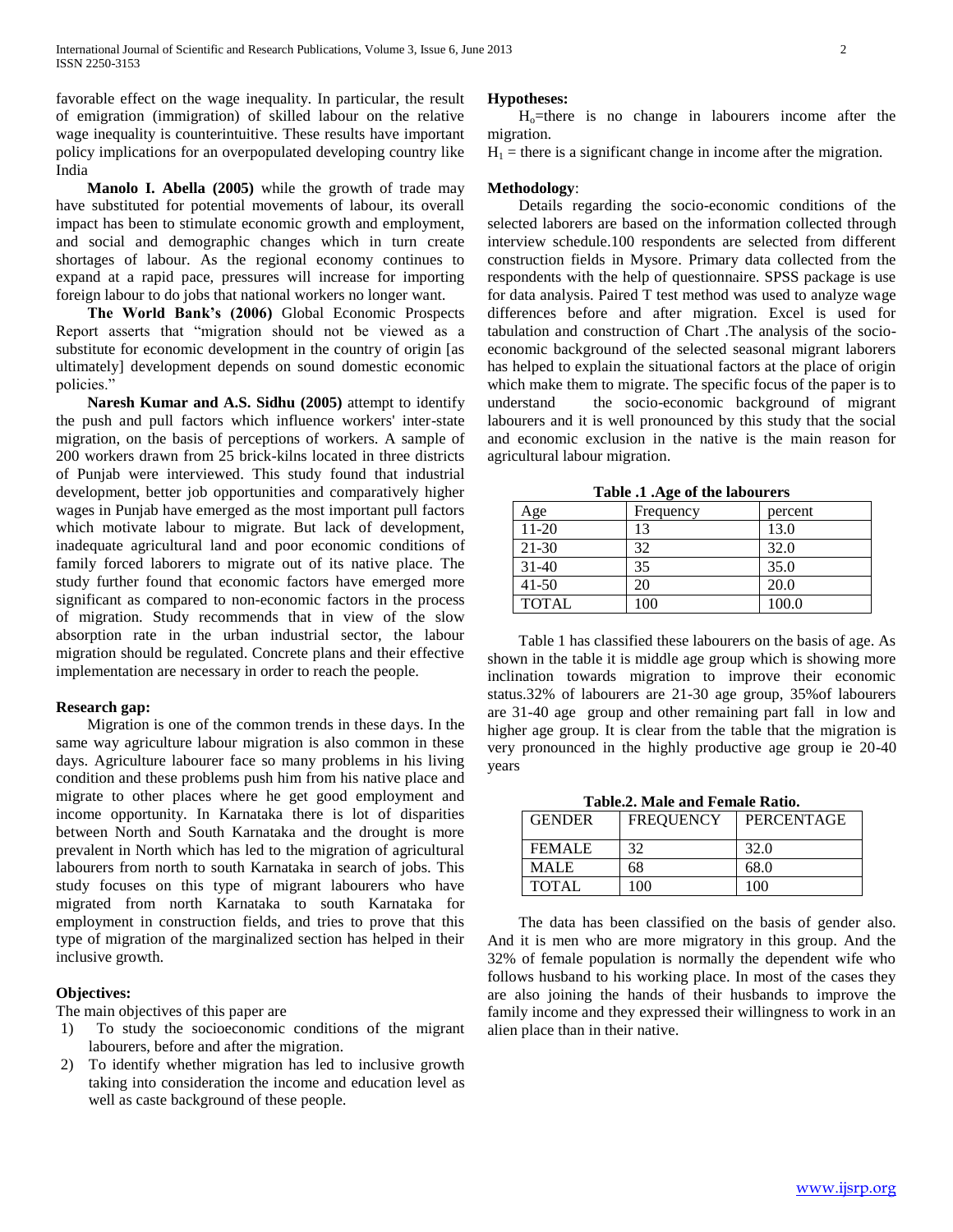**Table .3 Cateogary wise Migrant Labourers**

| CATAGEORY        | <b>FREQUENCY</b> | PERCENTAGE |
|------------------|------------------|------------|
| 2A               | 34               | 34.0       |
| 2B               | 13               | 13.0       |
| 3A               |                  | 1.0        |
| 3B               |                  | 1.0        |
| CAT <sub>1</sub> | 11               | 11.0       |
| <b>SC</b>        | 18               | 18.0       |
| <b>ST</b>        | 22               | 22.0       |
| <b>TOTAL</b>     | 100              | 100.0      |

 The result shows the socio – economic conditions of the migrant labourers, table 3 refers the category wise migrated laborers and their percentage. According to this table the migrated laborers from north Karnataka has been classified into SC and STs, OBCs and others and it is very clear that out of the total more than 40% are SCs and STs ,34 %belong to 2A(kuraba) . This clearly shows that the majority of the poor agricultural labourers, who migrate for their livelihood, are from this marginalized group.

## **Table .4 Educational levels of migrant labourers.**

| <b>EDUCATION LEVEL</b> | <b>FREQUENCY</b> | <b>PERCENTAGE</b> |
|------------------------|------------------|-------------------|
| <b>ILLETRATE</b>       | 62               | 62                |
| PRIMARY/HIGHER         | 25               | 25                |
| <b>PRIMARY</b>         |                  |                   |
| <b>HIGH SCHOOL</b>     | 13               | 13                |
| TOTAL                  | 100              | 100               |
|                        |                  |                   |

 Education is very crucial for inclusive growth and this has been tested in this research paper and as expected the number of illiterates is very high (62%).25%of the labourers are having higher primary school level and the maximum level of education among these people is high school level(13%).This works like a vicious circle for these people. They are poor and are not able to get good education and they are not getting good education because they are poor.

|  |  |  |  |  | Table 5 working status of migrants |
|--|--|--|--|--|------------------------------------|
|--|--|--|--|--|------------------------------------|

| <b>Status</b> | <b>Frequency</b> | <b>Percent</b> |
|---------------|------------------|----------------|
| <b>HELPER</b> |                  | 4.0            |
| <b>LABOUR</b> | 88               | 88.0           |
| <b>MASON</b>  |                  | 8.0            |
| Total         | 100              | 100.0          |

#### **Table .4 Educational levels of migrant labourers.**

Above table shows that 88%of migrants are working as labourers, they are unskilled hence they draw lower wages compare to mason and other workers who are working in construction fields.

# **Table 6.Paired Sample T Test**

| <b>MEAN</b> | Std<br><b>DEVIATION</b> | Std<br>ERROR | 95% CONFIDENCE<br><b>INTERVAL</b> |           |       | Df | $Sig(2 -$<br>tailed) | Table<br>value |
|-------------|-------------------------|--------------|-----------------------------------|-----------|-------|----|----------------------|----------------|
|             |                         | <b>MEAN</b>  | Upper                             | lower     |       |    |                      |                |
| $-4110,000$ | 4309.620                | 430.620      | $-4965.122$                       | -3254.878 | 9.537 | 99 | .000                 | .98            |



 Above Table6 refers to the wage earning status of the migrant labourers before and after their migration from north to

south Karnataka. As shown above, the table value is greater than calculated value (9.537> 1.984).therefore the null hypothesis is